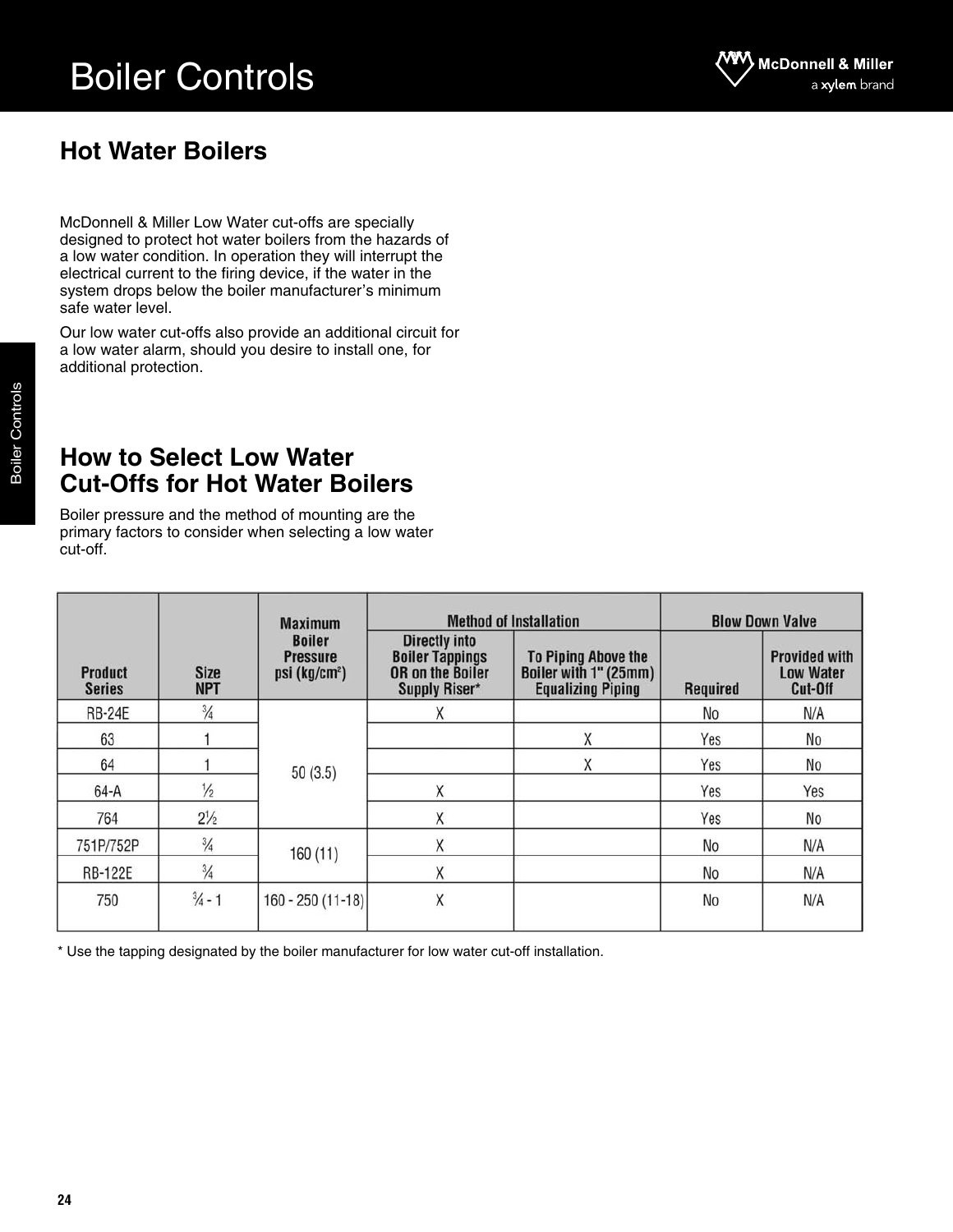# Boiler Controls

# **Steam Boilers**

McDonnell & Miller Low Water Cut-offs are specially designed to protect steam boilers from the hazards of a low water condition. In operation they will interrupt the electrical current to the firing device, if the water in the system drops below the boiler manufacturers' minimum safe water level.

Our low water cut-offs also provide an additional circuit for a water feeder or a low water alarm, should you desire to install one, for additional protection.

We recommend that secondary (redundant) Low Water Cut-Off controls be installed on all steam boilers with heat input greater than 400,000 BTU/hour or operating above 15 psi of steam pressure. At least two controls should be connected in series with the burner control circuit to provide safety redundancy protection should the boiler experience a low water condition. Moreover, at each annual outage, the low water cut-offs should be dismantled, inspected, cleaned, and checked for proper calibration and performance.

### **How to Select Low Water Cut-Offs for Steam Boilers**

Boiler pressure and the method of installation are the primary factors to consider when selecting a low water cut-off.

|                                 |                           | <b>Maximum</b>                                                |                                                 | <b>Method of Installation</b>                                              | <b>Blow Down Valve</b> |                                                     |  |
|---------------------------------|---------------------------|---------------------------------------------------------------|-------------------------------------------------|----------------------------------------------------------------------------|------------------------|-----------------------------------------------------|--|
| <b>Product</b><br><b>Series</b> | <b>Size</b><br><b>NPT</b> | <b>Boiler</b><br><b>Pressure</b><br>psi (kg/cm <sup>2</sup> ) | <b>Directly into</b><br><b>Boiler Tappings*</b> | <b>Connect to the</b><br><b>Boiler with 1"</b><br><b>Equalizing Piping</b> | <b>Required</b>        | <b>Provided with</b><br><b>Low Water</b><br>Cut-Off |  |
| <b>PSE-800</b>                  | $\frac{3}{4}$             | 15(1)                                                         | Χ                                               |                                                                            | No                     | N/A                                                 |  |
| 750                             | $\frac{3}{4}$             |                                                               | Χ                                               |                                                                            | No                     | N/A                                                 |  |
| 61                              |                           |                                                               |                                                 | X                                                                          | Yes                    | No                                                  |  |
| 67                              | $\frac{1}{2}$             |                                                               | Χ                                               |                                                                            | Yes                    | Yes                                                 |  |
| 767                             | $2^{1/2}$                 | 20(1.4)                                                       | X                                               |                                                                            | Yes                    | Yes                                                 |  |
| 69                              | $2\frac{1}{2}$            |                                                               | X                                               |                                                                            | No                     | N/A                                                 |  |
| 42S                             |                           |                                                               |                                                 | X                                                                          | Yes                    | No                                                  |  |
| 42S-A                           | $\frac{1}{2}$             | 50(3.5)                                                       | X                                               |                                                                            | Yes                    | Yes                                                 |  |
| 63                              | 1                         |                                                               |                                                 | Χ                                                                          | Yes                    | No                                                  |  |
| 64                              | 1                         |                                                               |                                                 | Χ                                                                          | Yes                    | No                                                  |  |
| $64-A$                          | $\frac{1}{2}$             |                                                               | X                                               |                                                                            | Yes                    | Yes                                                 |  |
| 764                             | $2\frac{1}{2}$            |                                                               | X                                               |                                                                            | Yes                    | No                                                  |  |
| 93/193                          | 1                         |                                                               |                                                 | X                                                                          | Yes                    | No                                                  |  |
| <b>150S</b>                     | 1                         | 150 (10.5)                                                    |                                                 | Χ                                                                          | Yes                    | No                                                  |  |
| <b>157S</b>                     | 1                         |                                                               |                                                 | X                                                                          | Yes                    | No                                                  |  |
| 94/194                          | $1\frac{1}{4}$            | 250(18)                                                       |                                                 | $1\frac{1}{4}$                                                             | Yes                    | No                                                  |  |
| 750B-C3/C4                      | 1                         |                                                               |                                                 | X                                                                          | Yes                    | No                                                  |  |

\* Use the tapping designated by the boiler manufacturer for low water cut-off installation.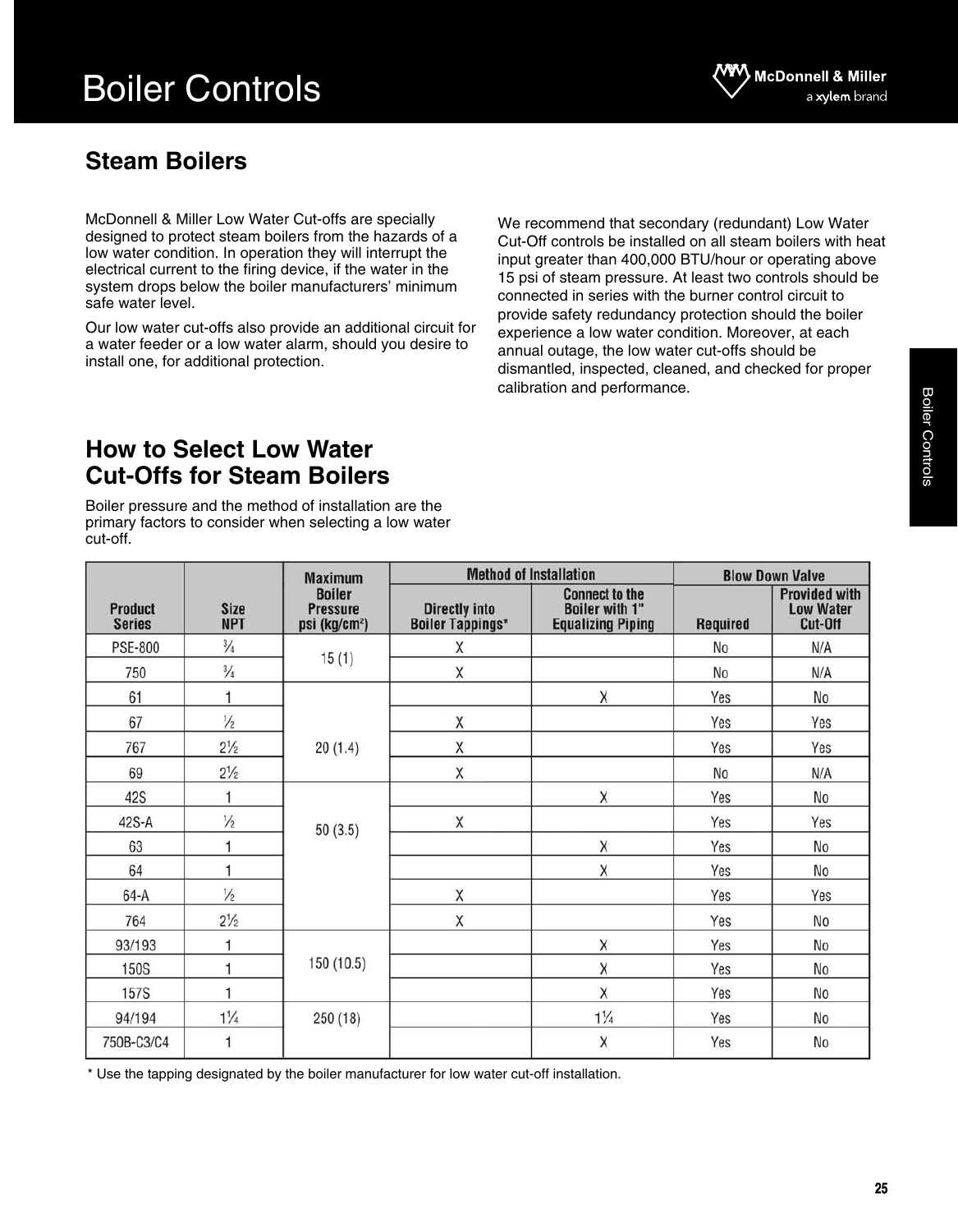# **How to Select Controls**

#### **STEAM BOILERS**

**Steam Heating Boilers** are classified as boilers in closed heating systems where all condensate is returned to the boiler. Best recommendation for all automatically fired boilers is a feeder cut-off combination. It adds water as needed to maintain a safe operating level, and stands by to interrupt circuit to burner if water level drops into emergency zone.

**Steam Process Boilers** are classified as boilers in systems where not all the condensate is returned, and some make-up water is needed. A separate feeder and separate cut-off are recommended, so operating levels can be set for the wider differential required in such service.

Selection of the correct feeder cut-off combination, or feeder depends upon:

1. Maximum boiler pressure.

2. Differential between water supply pressure and the pressure setting of the steam safety valve.

3. Boiler size

#### **HOT WATER BOILERS**

Best recommendation for all automatically fired boilers is a feeder cut-off combination. It adds water if needed to match the discharge capacity of the relief valve, and stands by to interrupt circuit to burner if water level drops into emergency zone.

Selection of the correct feeder cut-off combination, or feeder depends upon:

- 1. Maximum boiler pressure.
- 2. Differential between water supply pressure and the
- pressure setting of the safety relief valve.

#### 3. Boiler size

| <b>Boiler Rating</b> |      |       |              |  |  |  |  |
|----------------------|------|-------|--------------|--|--|--|--|
| <b>BTU</b>           | HP   | EDR   | Cond. Lb./Hr |  |  |  |  |
| 33,475               | 1    | 140   | 34.5         |  |  |  |  |
| 66,950               | 2    | 280   | 69           |  |  |  |  |
| 167,375              | 5    | 700   | 173          |  |  |  |  |
| 251,063              | 7.5  | 1,050 | 259          |  |  |  |  |
| 334,750              | 10   | 1,400 | 345          |  |  |  |  |
| 418,438              | 12.5 | 1,750 | 431          |  |  |  |  |
| 502,125              | 15   | 2,100 | 518          |  |  |  |  |
| 585,813              | 17.5 | 2,450 | 604          |  |  |  |  |
| 669,500              | 20   | 2,800 | 690          |  |  |  |  |
| 836,875              | 25   | 3,500 | 863          |  |  |  |  |
| 1,004,250            | 30   | 4,200 | 1,035        |  |  |  |  |
| 1,171,625            | 35   | 4,900 | 1,208        |  |  |  |  |
| 1,339,000            | 40   | 5,600 | 1,380        |  |  |  |  |
| 1,506,375            | 45   | 6,300 | 1,553        |  |  |  |  |
| 1,673,750            | 50   | 7,000 | 1,725        |  |  |  |  |

### **Conversion Factors**

| EDR<br>139            |     | Boiler Horsepower (BHP) = |  |  |  |  |  |
|-----------------------|-----|---------------------------|--|--|--|--|--|
| Lbs. of Water<br>8.33 |     | <b>Gallons of Water</b>   |  |  |  |  |  |
| EDR x 240             | $=$ | <b>BTUH</b>               |  |  |  |  |  |
| BTUH<br>240           |     | EDR                       |  |  |  |  |  |
| BHP x 33,479          |     | BTUH                      |  |  |  |  |  |

#### **Boiler Steaming Rate (Gallons Per Minute)**

| GPM | = | EDR<br>2000                |  |
|-----|---|----------------------------|--|
|     |   | $GPM = (BHP) \times 0.069$ |  |
|     |   | RTU.                       |  |

$$
GPM = \frac{BTU}{480,000}
$$

EDR x 0.000496  $GPM =$ 

| Pounds of           | EDR |
|---------------------|-----|
| condensate per hour | 4   |

### **Water Feeders and Combination Water Feeders/Low Water Cut-Offs**

McDonnell & Miller Boiler Water Feeders and Feeder Cut-Off Combinations are used to provide automatic operation, and to safeguard steam and hot water boilers against the hazards of a low water condition.

A feeder cut-off combination mechanically adds water as needed to maintain the required minimum water level, and electrically stops the firing device in case of an emergency.